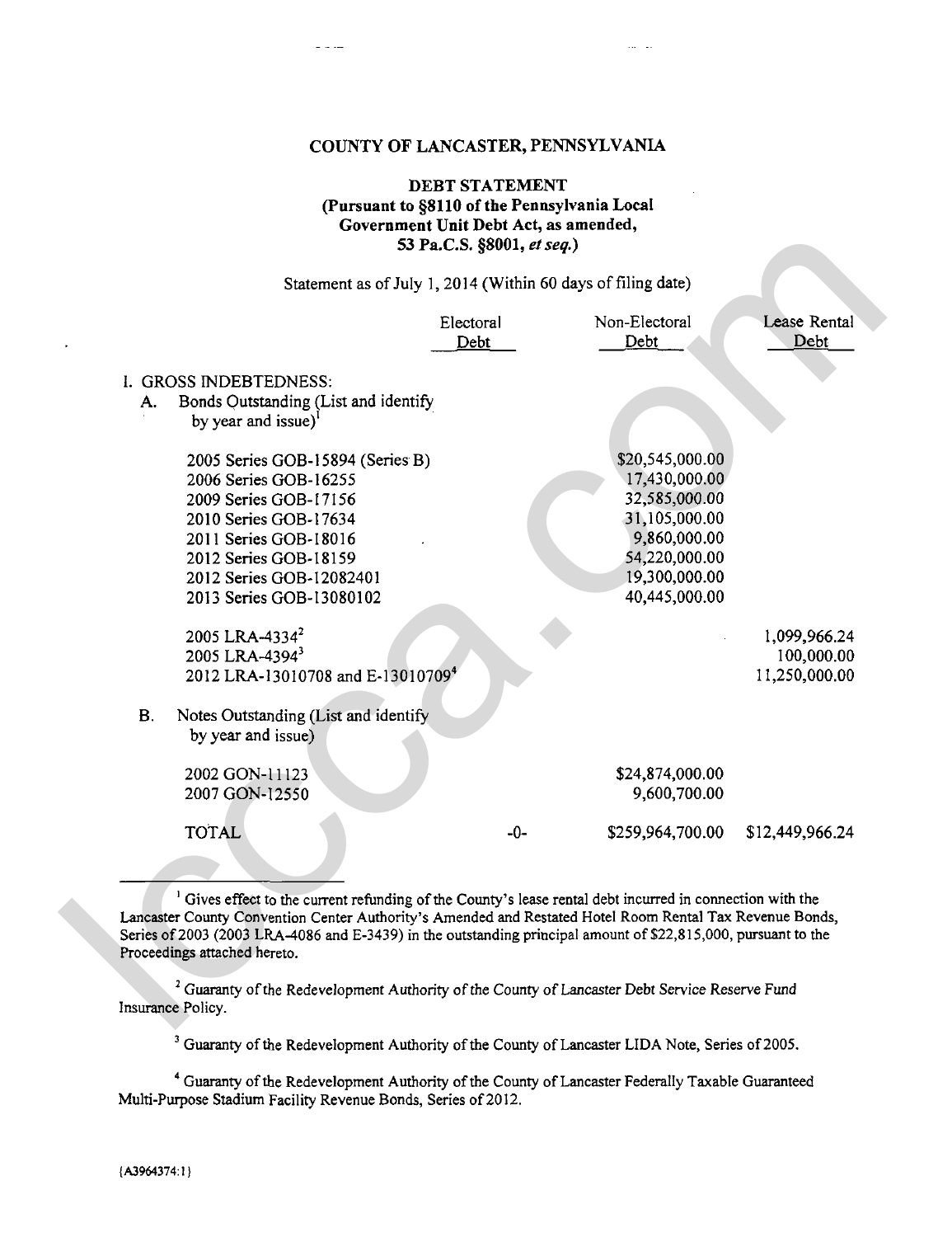#### 11. CREDITS AND EXCLUSIONS PRESENTLY CLAIMED

Less: (where applicable)



<sup>5</sup>The 2012 LRA-1.3010708 Issue referred to in I.A. above and excluded pursuant to Certificate of Approval NO. E-13010709. *<sup>d</sup>*

Lease Rental Debt incurred in connection with the issuance by the Lancaster County Convention Center Authority of its Guaranteed Hotel Room Rzntal **Tax** Revenue Bonds, Series of 2014, pursuant to the Proceedings attached hereto.

 $<sup>7</sup>$  By reason of the previous exclusion set forth above in footnote 5 and the lease rental debt in the principal</sup> amount of \$63,590,000.00 being incurred pursuant to the Proceedings attached hereto and excluded as selfliquidating debt.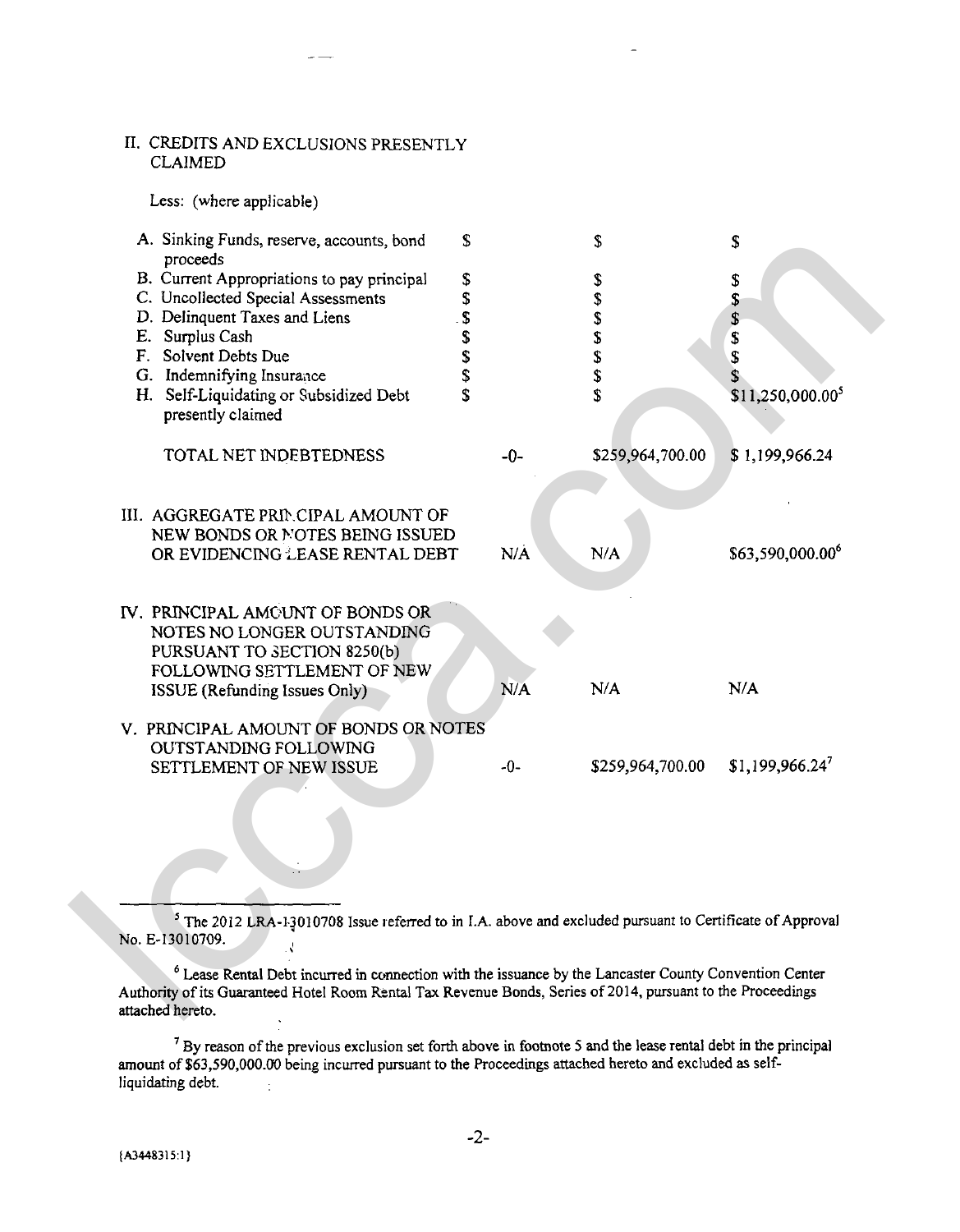### VI. BORROWING BASE AS SHOWN ON APPENDED BORROWING BASE **CERTIFICATE**

- VII. APPLICABLE DEBT LIMITS
- A. Non-Electoral Debt (300% of Borrowing Base)
- B. Non-Electoral plus Lease Rental Debt limited for school district borrowings (225% of Borrowing Base)
- C. Non-Electoral Plus Lease Rental Debt (400% of Borrowing Base)

\$140,672,683

ś

With respect to the exclusions of lease rental debt claimed in **11.** above and as required by Section 8110(b) of the Pennsylvania Local Government Unit Debt Act, 53 Pa. Cons. Stat. \$8001 *et seq.,* as amended, the undersigned officers of the County of Lancaster, Pennsylvania (the "Local Government Unit"), hereby certify that no decrease in the amounts to be excluded is required by any change of circumstances other than decreases resulting from the payment of the Bonds evidencing such debt. A. Non-Electoral Debt (300% of Borrowing<br>
Have)<br>
Have Reverse Recent Debt<br>
Indirect Correlations (225% of<br>
Extremely Base)<br>
C. Non-Electoral Plus Lease Recent Debt<br>
C. Complex and Structure Recent Debt<br>
(400% of Borrowing

 $-3-$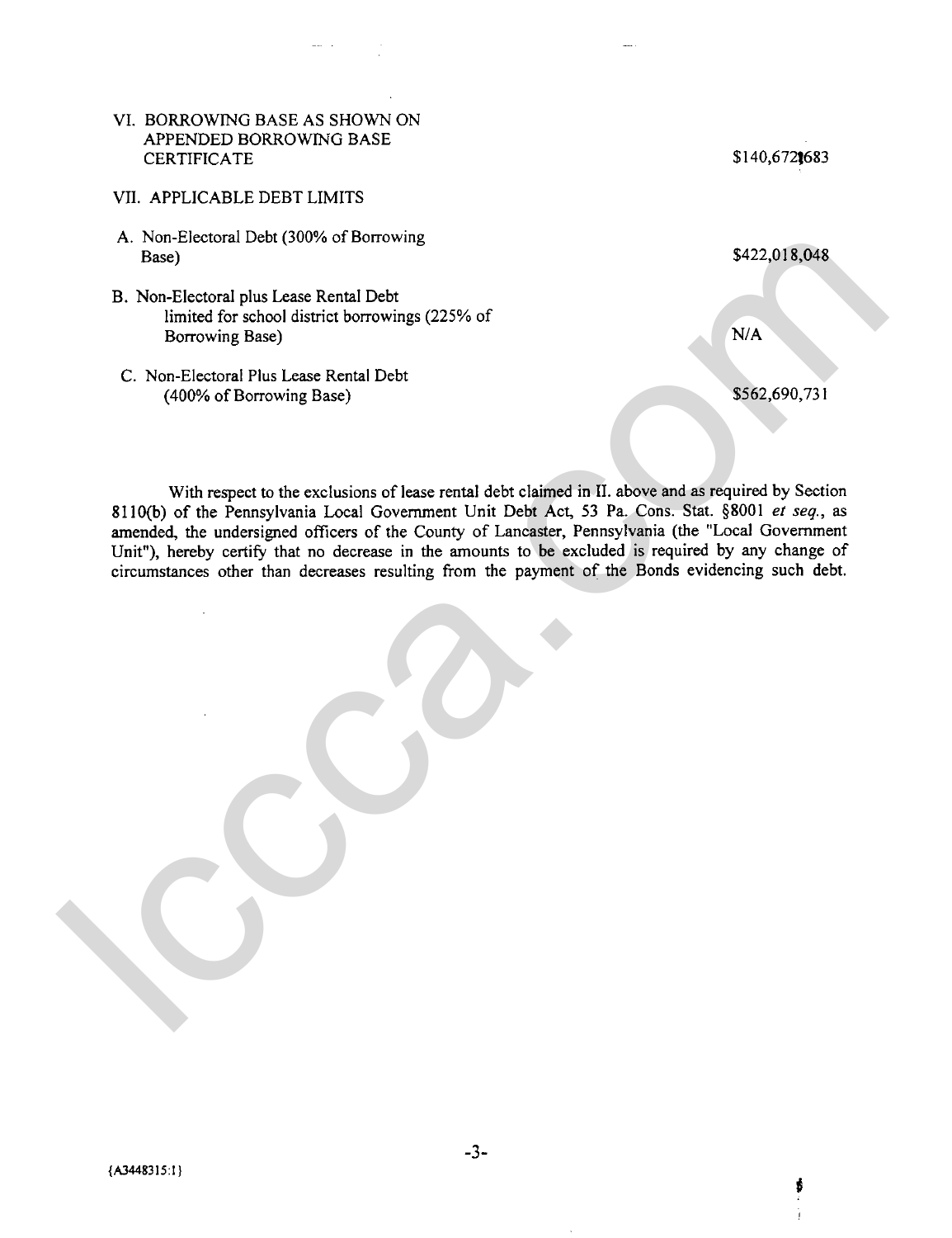The undersigned authorized officers of the Local Government Unit, being duly sworn according to **law,** do hereby verify that the foregoing Debt Statement is a full and accurate statement of the debt of the Local Government Unit as of July 1, 2014, prepared in accordance with the Pennsylvania Local Government Unit Debt Act, as amended (53 Pa.C.S. §8001, et seq.).

**B**<sub>v</sub>

SWORN to and subscribed before me this  $\angle$  day of July, 2014.

 $\frac{d}{dx}$  day of July, 2014.

Notary Public

My Commission Expires:

lccca.com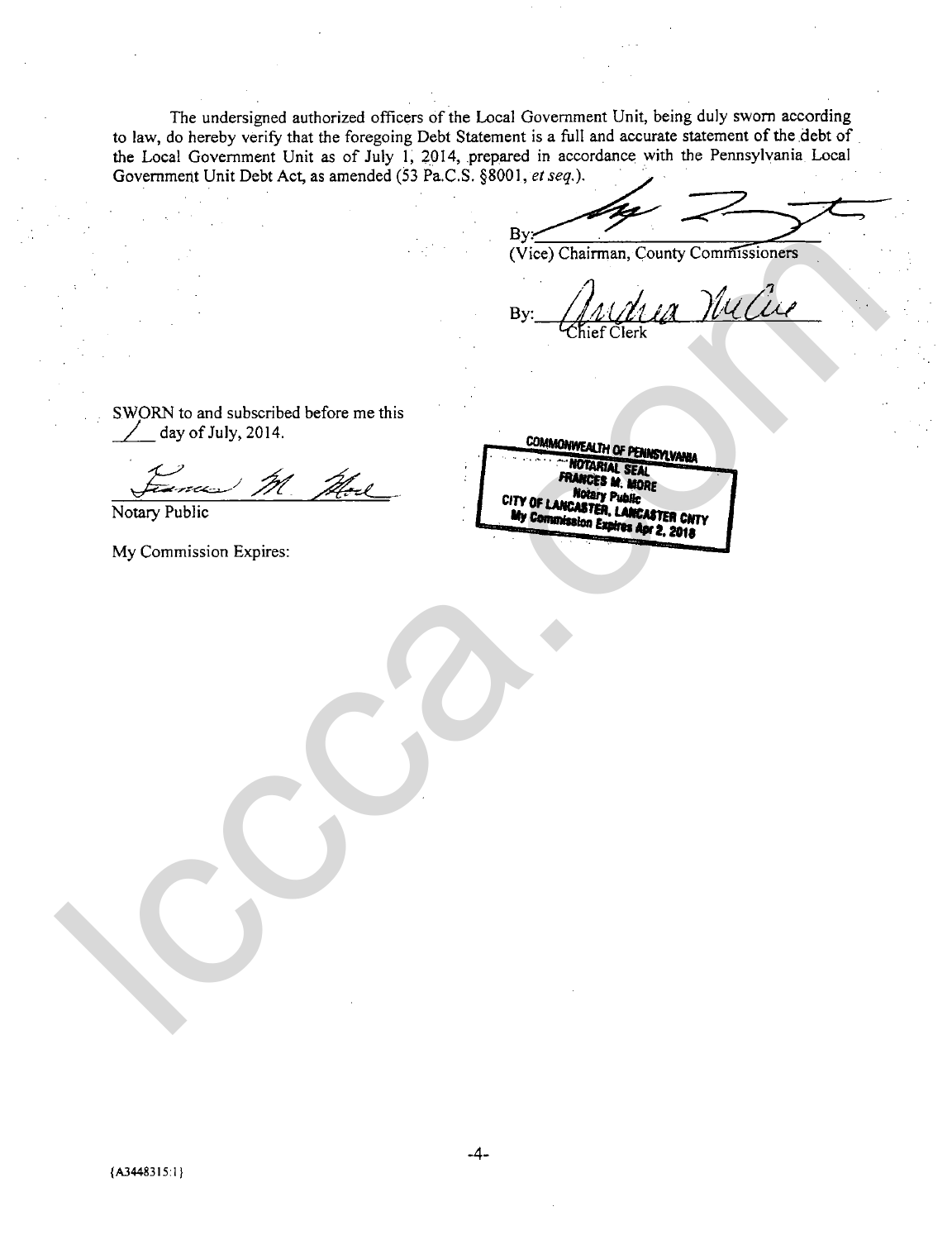## BORROWING BASE CERTIFICATE AS REQUIRED BY THE PENNSYLVANIA LOCAL GOVERNMENT UNIT DEBT ACT, AS AMENDED (53 Pa.C.S. \$8001, **el** *seq.)*

 $\sim$  and  $\sim$ 

| Local Government Unit:<br>Post Office Address:<br>Prepared as of: |                                                                       | <b>Administration Building</b><br>Room 701<br>150 North Queen Street<br>Lancaster, Pennsylvania<br>July 1, 2014 | County of Lancaster, Commonwealth of Pennsylvania |               |  |  |  |  |
|-------------------------------------------------------------------|-----------------------------------------------------------------------|-----------------------------------------------------------------------------------------------------------------|---------------------------------------------------|---------------|--|--|--|--|
|                                                                   |                                                                       |                                                                                                                 | <b>Fiscal Years</b>                               |               |  |  |  |  |
| <b>Total Adjusted Revenues</b>                                    |                                                                       | 2011                                                                                                            | 2012                                              | 2013          |  |  |  |  |
| and Financing Sources                                             |                                                                       | \$133,405,844                                                                                                   | \$137,029,952                                     | \$151,582,252 |  |  |  |  |
|                                                                   |                                                                       |                                                                                                                 |                                                   |               |  |  |  |  |
| THREE YEARS                                                       | TOTAL ADJUSTED REVENUES FOR                                           |                                                                                                                 |                                                   | \$422,018,048 |  |  |  |  |
| <b>BORROWING BASE (Total</b>                                      | Adjusted Net Revenues Divided by 3)                                   |                                                                                                                 |                                                   | \$140,672,683 |  |  |  |  |
|                                                                   | <b>GROSS BORROWING CAPACITY</b>                                       |                                                                                                                 |                                                   |               |  |  |  |  |
| Borrowing Base)                                                   | Non-Electoral Debt Limit (300% of                                     |                                                                                                                 |                                                   | \$422,018,048 |  |  |  |  |
|                                                                   | Non-Electoral and Lease Rental Debt Limit<br>(400% of Borrowing Base) |                                                                                                                 |                                                   | \$562,690,731 |  |  |  |  |
|                                                                   |                                                                       |                                                                                                                 |                                                   |               |  |  |  |  |
|                                                                   |                                                                       |                                                                                                                 |                                                   |               |  |  |  |  |